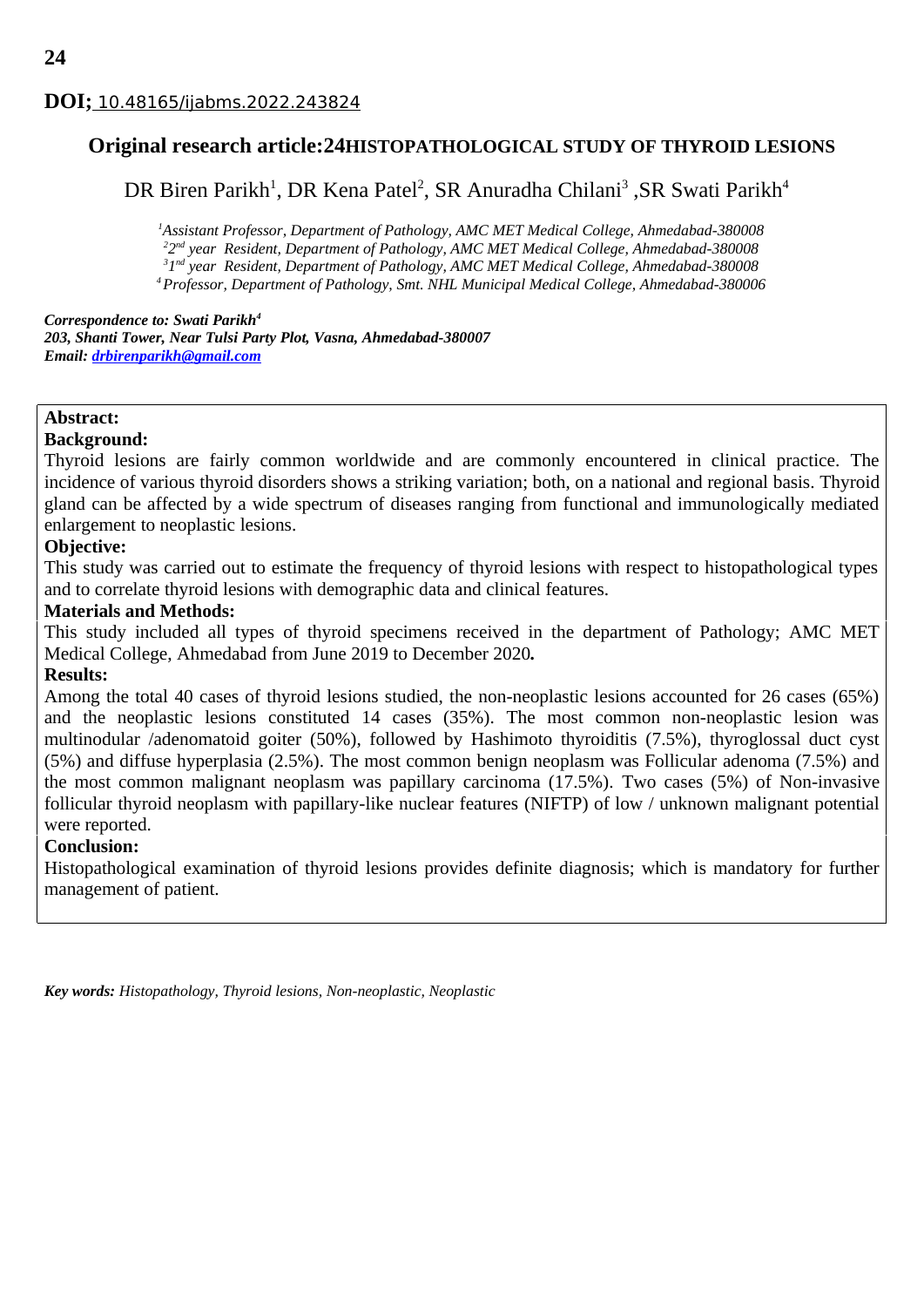## **I: INTRODUCTION**

Thyroid lesions are one of the most common lesions of the endocrine system encountered in surgical pathology practice. Diseases of the thyroid gland are encountered globally and the incidence of different lesions varies from one geographical region to another. Among all the endocrine disorders, thyroid disorders are the most common in India.<sup>1</sup> Thyroid diseases manifest as enlargement of thyroid gland (goiter) or alterations in its hormonal levels or both.<sup>2</sup>

There is wide variety of the thyroid lesions; which may possess diagnostic and therapeutic challenges. Thyroid lesions can broadly be categorized into non-neoplastic and neoplastic lesions by histopathological perspective. Non-neoplastic thyroid lesions include congenital / developmental anomalies, hyperplastic lesions and inflammatory lesions ( thyroiditis). Neoplastic thyroid lesions include various benign and malignant tumours. In the past decades, there has been continuing updation in the classification of thyroid tumours with addition / replacement of certain entities in the revised WHO classification system of thyroid tumours: 2017. Long standing goiter is regarded as one of the most frequent risk factor for the development of thyroid cancer. Although thyroid tumours account for  $1\%$  of all cancers globally, they represent the most common endocrine malignancy.<sup>3</sup>

Thyroid carcinoma closely resembles its benign counterpart in physical characteristics, measurable physiological parameters such as serum T3/T4 levels and ultrasonic characteristics.<sup>4</sup> Different investigative modalities are being used for the diagnosis of thyroid lesions. Imaging technique and cytological examination may help in the preoperative diagnosis of thyroid lesions but both have their own limitations and so, histopathological examination proves to be the gold standard for the final diagnosis of thyroid lesions. Correct diagnosis of thyroid lesions has a profound impact on the further management of the patient.

#### **II: AIMS AND OBJECTIVES:**

This study was undertaken with following aims & objectives:

- 1. To estimate the frequency of thyroid lesions with respect to histopathological types.
- 2. To describe the demographic data and clinical features of thyroid lesions.

#### **III: MATERIALS AND METHODS**

#### *Inclusion criteria*

All thyroidectomy specimens (lobectomy, hemithyroidectomy, subtotal and near total thyroidectomy) received during the study period.

#### *Exclusion criteria*

Autolysed specimens were excluded from the study.

*Ethics approval***:** The study was approved by Institutional Review board and Ethical Committee.

*Study Design and methodology:* This descriptive, cross sectional study was carried out during the period from June 2019 to December 2020. This study was conducted on 40 thyroid specimens referred to the department of pathology, A.M.C.M.E.T. Medical College, L. G. Hospital, Ahmedabad. Relevant demographic and clinical data including the results of hormonal status were obtained from the case records of patients. Gross features of the specimens were recorded and the specimens were fixed in 10% formalin. Representative tissue sections were taken and they were processed by paraffin embedding method. Thin tissue sections of  $4 - 5 \mu m$ were cut with a microtome and stained by Haematoxylin and Eosin (H&E) stain. Microscopic examination was done and histopathological diagnosis was rendered. We used the current World Health Organization Classification of Tumors of Endocrine Organs published in 2017 for the classification of various tumors. <sup>5</sup>The data were analyzed using MS Excel and compared with other studies.

#### **IV: RESULTS**

The results of the study were inferred from a total 40 thyroidectomy specimens studied during the study period. The thyroidectomy specimens consisted of 1.4% (40/2854) of total surgical specimens received at our set up during the study period. The highest frequency of thyroid lesions was found in the 4<sup>th</sup> decade with mean age being the 38.25 years and median age being the 37 years. There was a female preponderance with male to female ratio being 1:4.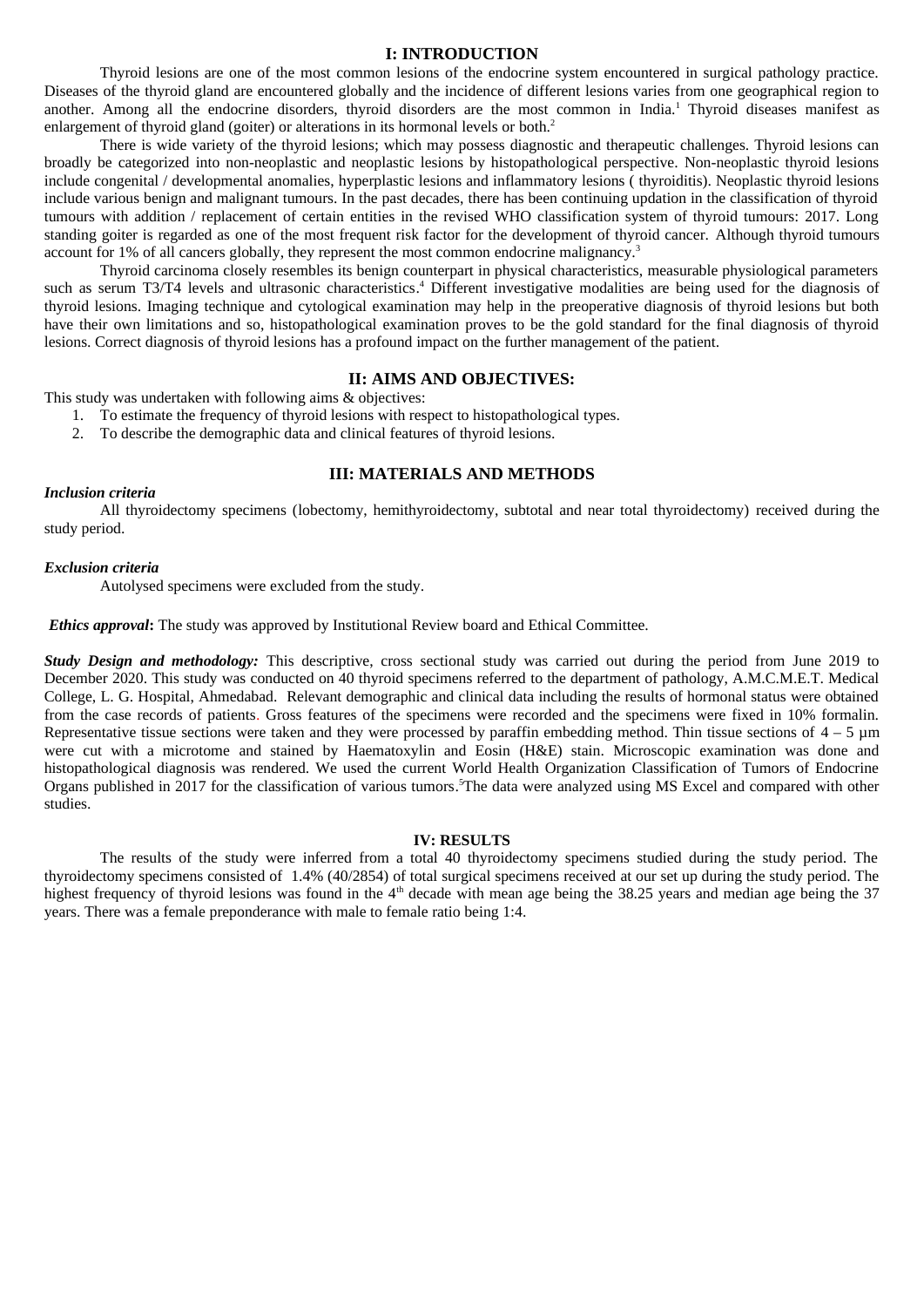#### **Figure 1:** Age and Gender wise distribution of thyroid lesions



The chief clinical features and the thyroid functional status obtained from the thyroid function studies are depicted in table-1. All patients presented with neck swelling.

| <b>Symptoms</b>                     | Cases $( %)$ |  |  |
|-------------------------------------|--------------|--|--|
| Swelling                            | 40 (100%)    |  |  |
| Pain in neck                        | 3(7.5%)      |  |  |
| Dysphagia                           | 3(7.5%)      |  |  |
| Hoarseness of voice                 | 2(5%)        |  |  |
| Exophtalmous                        | $1(2.5\%)$   |  |  |
| Tremors                             | $1(2.5\%)$   |  |  |
| Weight loss with increased appetite | $1(2.5\%)$   |  |  |
| Weight gain                         | 3(7.5%)      |  |  |
| Menorrhagia                         | 2(5%)        |  |  |
| Cervical lymphadenopathy            | $1(2.5\%)$   |  |  |
| <b>Thyroid function tests</b>       |              |  |  |
| Euthyroid                           | 34 (85%)     |  |  |
| Hypothyroid                         | 05 (12.5%)   |  |  |
| Hyperthyroid                        | 1(2.5%)      |  |  |

The frequency of histopathological types of various thyroid lesions is depicted in table – 2. Out of total 40 thyroid lesions studied, 26 (65%) were non-neoplastic and 14(35%) were neoplastic lesions. Amongst the non neoplastic category, multinodular goiter was the commonest. The other reported non-neoplastic lesions include Hashimoto thyroiditis, diffuse hyperplasia and thyroglossal cyst. Amongst the neoplastic category; benign and malignant neoplasms accounted for 10% and 20 % respectively of all the lesions and 28.57 % and 57.14 % respectively amongst all the neoplastic lesions. The benign neoplasms observed were follicular adenoma and hyalinizing trabecular tumour. Two cases of the Non-invasive follicular thyroid neoplasm with papillary-like nuclear features (NIFTP) were observed. This tumour is considered to be the tumour of low malignant potential as per recent WHO

**Age-Gender Distribution**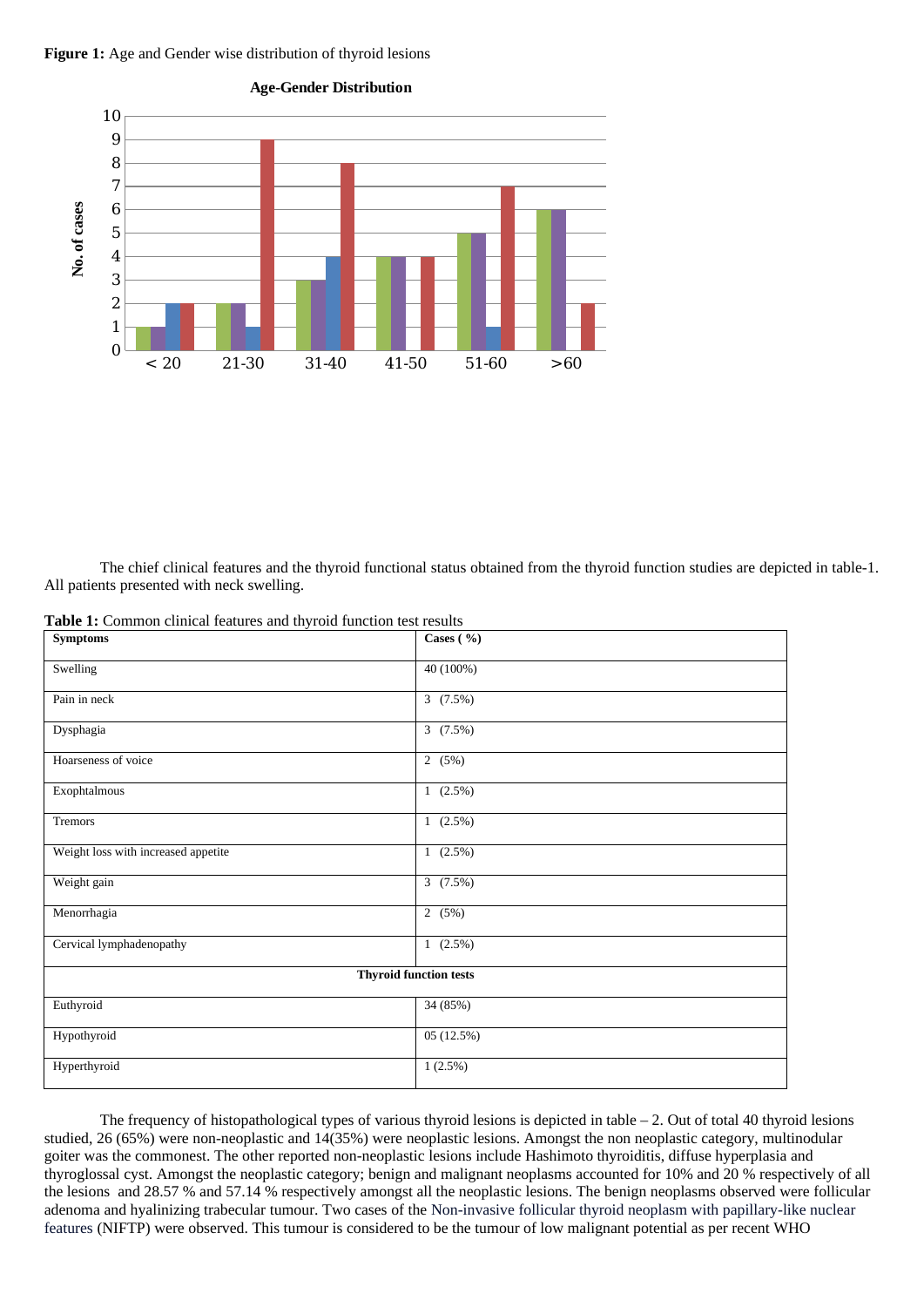classification. In the category of maligmnat tumours, the conventional papillary carcinoma accounted for the highest number of cases. A single case of minimally invasive follicular carcinoma was reported.

| <b>Nature of thyroid lesions</b>    |                                                   | Histopathological<br>diagnosis                                             | No. of lesions (%) |
|-------------------------------------|---------------------------------------------------|----------------------------------------------------------------------------|--------------------|
|                                     |                                                   | Multinodular goiter                                                        | 20(50%)            |
| <b>Non Neoplastic lesions</b>       |                                                   | Hashimoto thyroiditis                                                      | 03(7.5%)           |
| $n = 26(65%)$                       |                                                   | Diffuse hyperplasia                                                        | 01(2.5%)           |
|                                     |                                                   | Thyroglossal cyst                                                          | 02(5%)             |
|                                     | <b>Benign</b>                                     | Follicular adenoma                                                         | 03(7.5%)           |
|                                     | $n = 4(10\%)$                                     | Hyalinizing trabecular<br>tumour (HTT)                                     | 01(2.5%)           |
| <b>Neoplastic</b><br><b>lesions</b> | <b>Tumours</b> of<br>uncertain / low<br>malignant | Non-invasive follicular<br>thyroid neoplasm with<br>papillary-like nuclear | 02(5%)             |
| $n=14$<br>potential<br>(35%)        |                                                   | features NIFTP                                                             |                    |
|                                     | $n = 2(5%)$                                       |                                                                            |                    |
|                                     | <b>Malignant</b>                                  | Follicular carcinoma<br>(Minimally invasive)                               | 01(2.5%)           |
|                                     | $n=8(20%)$                                        | Papillary carcinoma                                                        | 07(17.5%)          |
|                                     |                                                   | <b>TOTAL</b>                                                               | 40                 |

#### **Table 2:** Frequency of Histopathological types of thyroid lesions

#### **V: DISCUSSION**

Thyroid lesions are fairly common worldwide and are commonly encountered in clinical practice. Occurrence of thyroid diseases vary according to different geographical areas, age and sex.<sup>6</sup>A wide range of diseases are being observed in thyroid and histopathological examination has been proved to be the gold standard for the diagnosis of thyroid lesions.

In the present study, the peak age group of patients presented with thyroid lesions was in the 4<sup>th</sup> decade with mean and median age being 38.25 and 37 years respectively. The comparative analysis for age and sex distribution in patients presented with thyroid swelling in different studies is shown in table 3.

The peak age group of patients presented with thyroid swelling was in  $3<sup>rd</sup>$  and  $4<sup>th</sup>$  decade in most of the studies including ours. The male to female ratio in the present study was 1:4. Stinking female preponderance was noted in different studies. Historically, the thyroid diseases have been found to have a female preponderance owing to the presence of estrogen receptors in the thyroid tissue.

| <b>Studies</b>                   | Age distribution           | <b>Sex distribution</b> |            |  |
|----------------------------------|----------------------------|-------------------------|------------|--|
|                                  | Peak age group<br>Mean age |                         | M: F ratio |  |
| Aahana Gupta1 et al <sup>4</sup> | $21-40$ years              | 37.49 years             | 1:3.4      |  |
| Islam et $al7$                   | $21-40$ years              | 41.8 years              | 1:3.4      |  |
| Savan Ghoshal,                   | $31-40$ years              | 37.5 years              | 1:10       |  |
| Krishnaraj                       |                            |                         |            |  |
| Upadhyaya <sup>8</sup>           |                            |                         |            |  |
| Ramesh V L et al <sup>9</sup>    | 30-39 years                |                         | 1:9        |  |
| Jagadale K etal <sup>10</sup>    | 51-60 years                |                         | 1:9        |  |
| Solomon et al <sup>11</sup>      | 30-39 years                | 36.3                    | 1:6.4      |  |
| Gole et al $^{12}$               | $21-30$ years              | 35.5                    | 1:5        |  |
| Indhuja                          | 30-39 years                |                         | 1:5.5      |  |
| Bharathidhasan <sup>13</sup>     |                            |                         |            |  |
| M Padmavathi et al <sup>14</sup> | $31-40$ years              |                         | 1:9        |  |
| $P$ rabha $^{15}$                | 31-40 years                |                         | ۰          |  |
| <b>Present study</b>             | 21-40 years                | 38.25                   | 1:4        |  |

**Table- 3: Comparative analysis for age and sex distribution in patients with thyroid lesions**

In our study, the main clinical feature was neck swelling which brought the patients to the hospital to seek medical advice. Solitary nodules were more suspicious of being malignant. The other signs and symptoms were related to the pressure effect due to neck swelling viz: dysphagia, hoarseness of voice, neck pain etc. Some might be due to metabolic effects due to hyper / hypo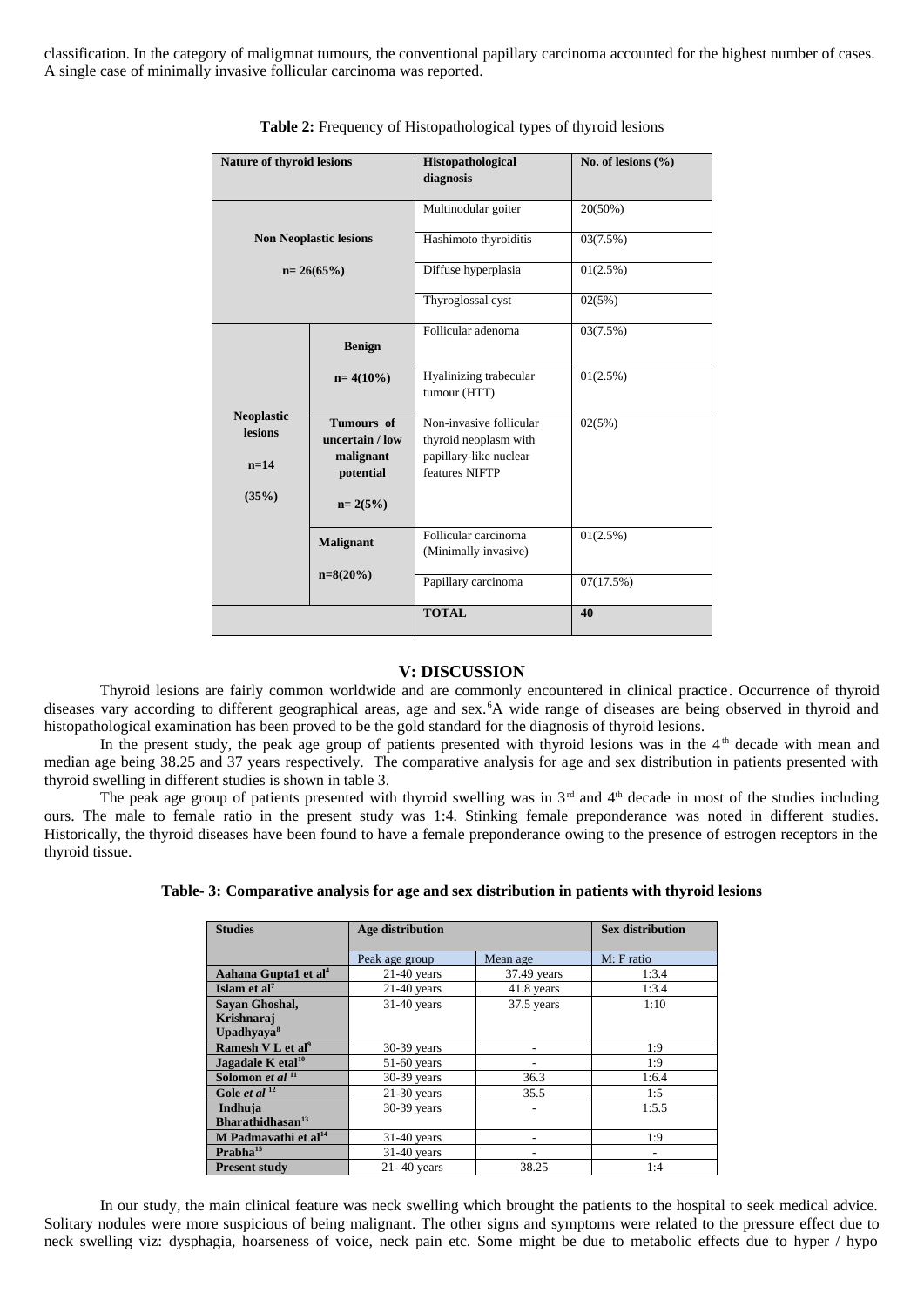functioning of thyroid gland hormones. Classical clinical features of exopthalmous, termors and weigh loss in spite of having increased appetite were present in a case reported as diffuse hyperplasia (Grave's disease) in the subsequent histopathological study. Weight gain was well correlated with Hashimoto's thyroiditis and hypothyroididm. In this study, a single case of cervical lymphadenopathy was proven to be the metastasis of papillary carcinoma.

Correlation of thyroid profile in different studies is depicted in **figure-2.** Most of the patients were euthyroid in all series i.e most of the thyroid gland disorders were non-functional.

# **Comparison of hormonal status of patients with thyroid lesions**



In the present study, non-neoplastic and neoplastic lesions accounted for 65% and 35% respectively. The comparative analysis of non neoplastic and neoplastic thyroid lesions was broadly depicted if the following table-4.

| <b>Study</b>                            | <b>Nature of thyroid lesion</b>             |               |                                                             |                  |                                    |
|-----------------------------------------|---------------------------------------------|---------------|-------------------------------------------------------------|------------------|------------------------------------|
|                                         | <b>Non-</b> neoplastic<br><b>Neoplastic</b> |               |                                                             |                  |                                    |
|                                         |                                             | <b>Benign</b> | of<br>Tumour<br>uncertain/<br>low<br>malignant<br>potential | <b>Malignant</b> | <b>Total Neoplastic</b><br>lesions |
| Gupta <sup>4</sup>                      | 72(72%)                                     | 18(18%)       |                                                             | 10(18%)          | 28(28%)                            |
| Indhuja<br>Bharathidhasan <sup>13</sup> | 266 (64.3%)                                 | 35(23.64%)    |                                                             | 113(76.4%).      | 148 (35.7%)                        |
| Kunda Jagadale <sup>10</sup>            | $50(71.4\%)$                                | 09(12.85%)    |                                                             | 11(15.71%)       | 20 (28.6%)                         |
| $V$ Prabha $^{15}$                      | 84 (84%)                                    | $12\%$ (12)   |                                                             | 04(4%)           | 16 (16%)                           |
| <b>RAJESH S PATIL<sup>16</sup></b>      | 28(41.17%)                                  | 28(41.17%)    |                                                             | 12(17.65%)       | 40(58.82%)                         |
| Samir Golder <sup>17</sup>              | 34(68%)                                     | 12(24%)       |                                                             | 4(08%)           | 16(32%)                            |
| Sherine I. Salama <sup>18</sup>         | 494(58.5%)                                  | 95(11.2%)     |                                                             | 256(30.3%)       | 351(41.5%)                         |
| Dr Sreedevi A R1 <sup>19</sup>          | 509(82%)                                    | 24(3.87%)     |                                                             | 87(14.03%)       | 111(17.91%)                        |
| M Padmavathi et al <sup>14</sup>        | 148 (70.1)                                  | 14 (22.2%)    |                                                             | 49(77.8%)        | 63(29.9%)                          |
| <b>Present study</b>                    | 26(65%)                                     | 04(10%)       | 02(5%)                                                      | 08(20%)          | 14(35%)                            |

| Table-4: Comparison of non-neoplastic and neoplastic thyroid lesions in different studies |  |  |
|-------------------------------------------------------------------------------------------|--|--|
|                                                                                           |  |  |

The proportion of non-neoplastic and neoplastic lesions in this study was 65% and 35% respectively. In majority of the studies, the non-neoplastic lesions outnumbered the neoplastic lesions. The variation in the frequencies of non-neoplastic and neoplastic thyroid lesions in different studies could be due to geographical, racial and environmental factors. In the present study, we reported two cases of Non-invasive follicular thyroid neoplasm with papillary-like nuclear features (NIFTP). This tumour is categorized as the tumour of low malignant potential in the recent WHO classification.

The proportion of common thyroid lesions in the present study is compared with the studies conducted elsewhere (figure3).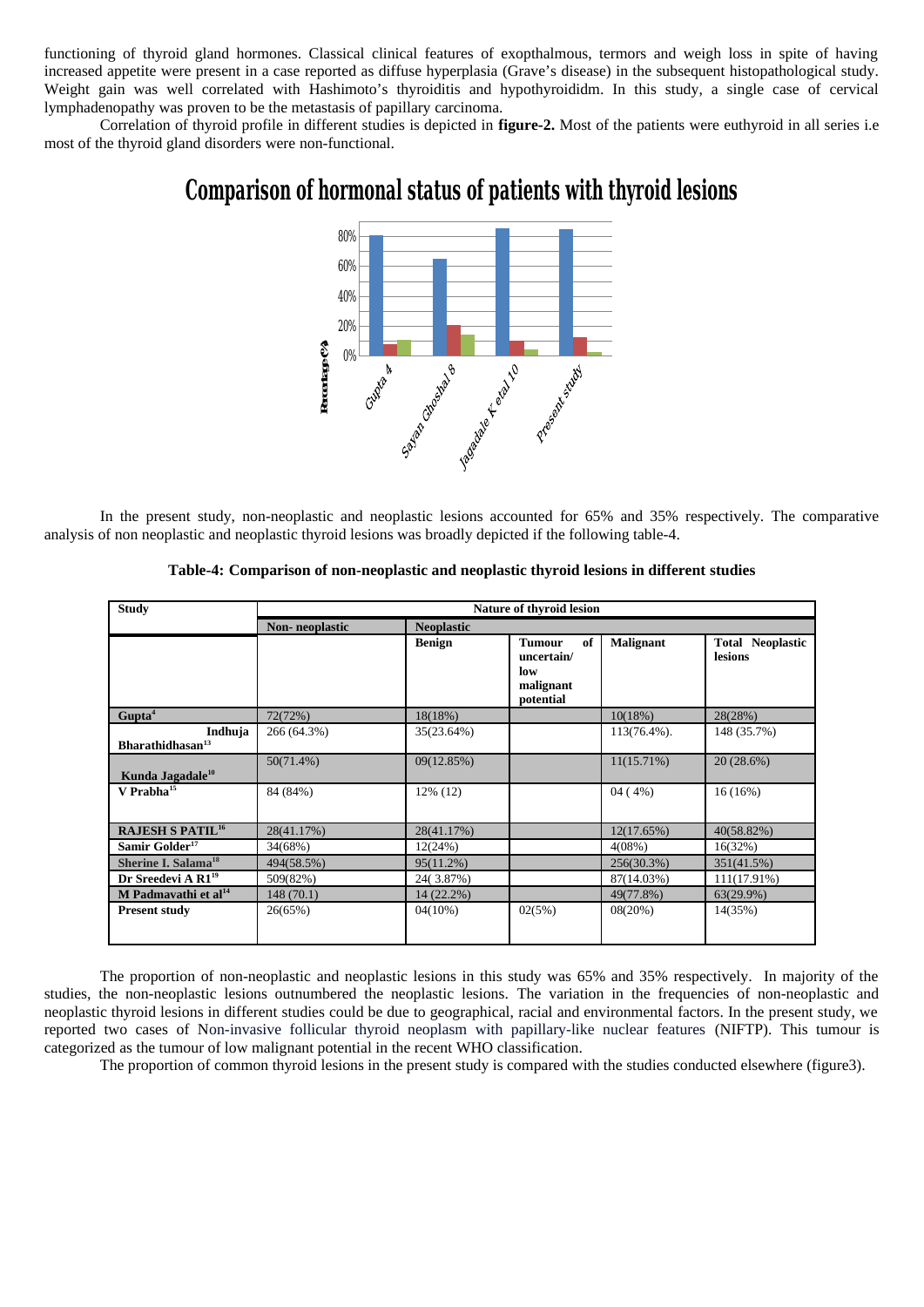# **Comparison of frequency of common thyroid lesions in different studies**



In all above tabulated studies including ours, the most frequent lesion under the category of non-neoplastic lesions was multinodular / adenomatous goiter. Amongst the neoplastic category, follicular adenoma and papillary carcinoma were the most commonly observed benign and malignant lesions respectively in our study; which is in agreement to other studies as depicted in (Fig-3).

A single case of Hyalinizing trabecualr tumour was reported in our study. It is considered as a histological variant of follicular adenoma. Hyalinizing trabecular tumour ( HTT) has overall good prognosis. However, because of its unclear relationship with malignancy and because rare cases may show invasion (of the tumor capsule or vascular spaces) or metastases, the term *hyalinizing trabecular tumor (HTT)* is currently preferred. <sup>23</sup> The neoplasms with HTT features accompanied by capsular and/or vascular invasion have been designated as hyalinizing trabecular carcinomas. <sup>24</sup>

In our study, two cases of recently described entity; "Non-invasive follicular thyroid neoplasm with papillary-like nuclear features" (NIFTP) were reported. This diagnosis is given by applying stringent criteria described for its diagnosis.<sup>25</sup> It is necessary to correctly identify this lesion, as this tumour has been categorized as the "tumour with low malignant potential" and behaves in a begin fashion in most instances, provided that, the strict diagnostic criteria have been applied. Before the evolution of revised nomenclature for encapsulated follicular-patterned tumours in the WHO classification of thyroid tumours 2017, the same tumour was reported as "Encapsulated follicular variant of papillary thyroid carcinoma". In the study of S Gole <sup>12</sup> et al, 17.14% of follicular variant of papillary thyroid carcinoma ( FVPTC) were reported; which ranked the second most common malignant tumor after Papillary thyroid carcinoma (PTC). However, to obviate cancer overdiagnosis and overtreatment, a working group of the Endocrine Pathology Society has critically reexamined the encapsulated follicular variant of papillary thyroid carcinoma. Nikiforov et al. have introduced the diagnostic term "*noninvasive follicular thyroid neoplasm with papillary-like nuclear features*" (NIFTP) for noninvasive nodules previously diagnosed as follicular variant papillary carcinoma. <sup>26</sup>

NIFTP is distinguished from follicular adenoma and hyperplastic nodules by the presence of nuclear features of papillary carcinoma, from conventional PTC by the absence of papillae, and from invasive encapsulated FVPTC by the absence of capsular or vascular invasion.

#### **VI. CONCLUSION**

 Thyroid disorders are commonly encountered endocrine disorders. This study provides insight into epidemiological data on age at presentation, gender distribution and histopathological variants of thyroid lesions in a large tertiary care hospital. In our study, thyroid diseases showed definite female predominance, with peak frequency in the age group of 31–40 years. Thyroid diseases are presented with wide varieties of symptoms depending on hormonal status or pressure effects of the lesions. Commonly observed thyroid lesions are multinodular goiter, follicular adenoma and papillary carcinoma. Recently, certain thyroid tumours have been categorized in the borderline zone between benign and malignant tumours which have uncertain or low malignant potential. Strict adherence to the prescribed criteria is necessary to correctly diagnose and classify the thyroid neoplasms. This is crucial to predict the biological behavior of tumors and so, for the subsequent management of the patients. Though, different preoperative modalities are available for the diagnosis of thyroid diseases, histopathological examination of the thyroidectomy specimens proves to be the gold standard tool for the diagnosis of thyroid lesions.

#### **REFERENCES**